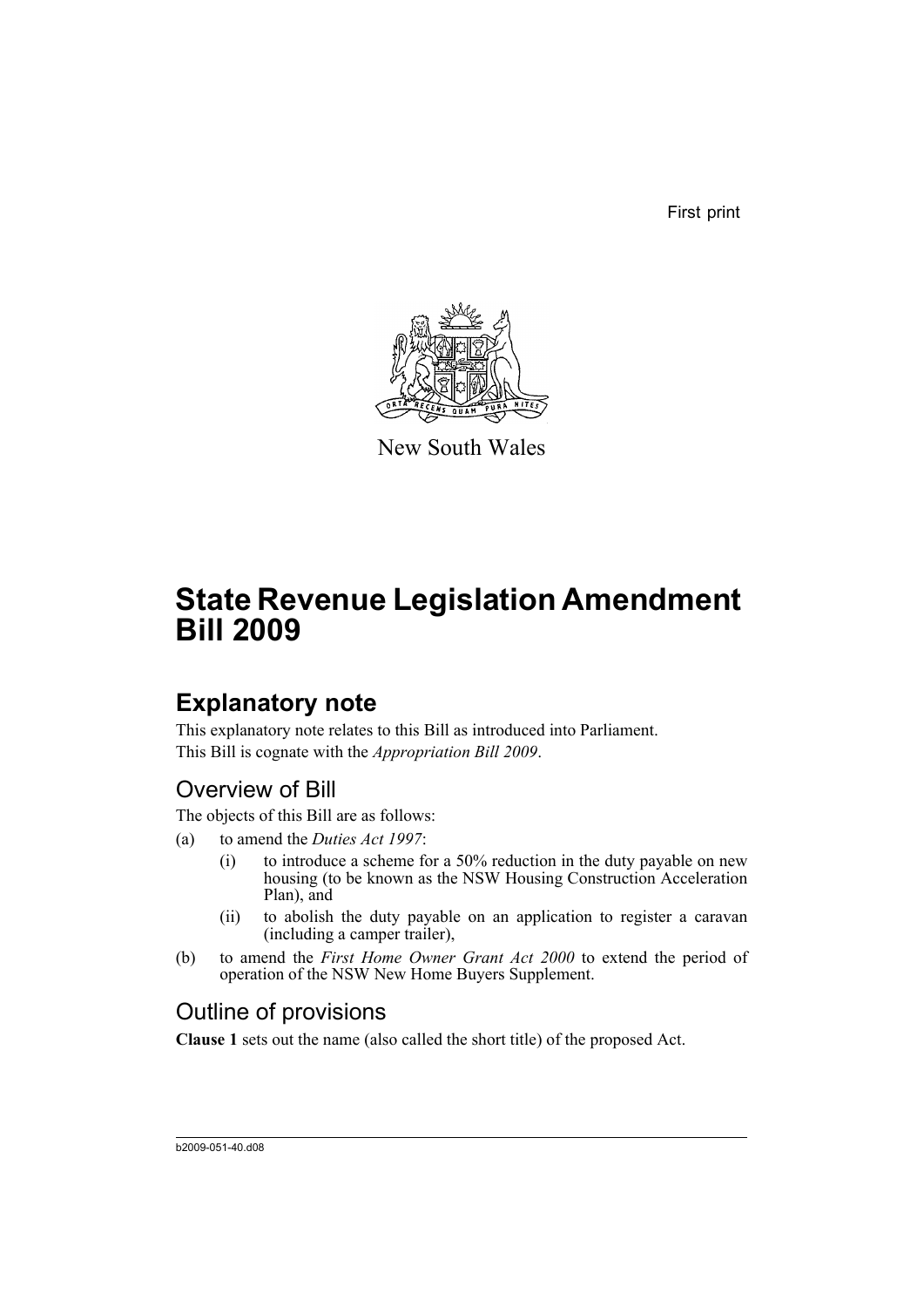Explanatory note

**Clause 2** provides for the commencement of the proposed Act on assent, except for the provisions relating to the NSW Housing Construction Acceleration Plan and the abolition of duty on caravans and camper trailers, which commence on 1 July 2009.

## **Schedule 1 Amendment of Duties Act 1997 No 123**

**Schedule 1 [1]** provides for the NSW Housing Construction Acceleration Plan. Under the Plan, there is a 50% duty reduction on the following dutiable transactions:

- (a) an agreement for the sale or transfer, or a transfer, of dutiable property for the purposes of the acquisition of a new home that is complete and ready for occupation,
- (b) an agreement for the sale or transfer of land on which a new home is to be built before completion of the sale or transfer (an *off the plan purchase agreement*).

The agreement for sale or transfer, or transfer, must be entered into, or occur, on or after 1 July 2009 and before 1 January 2010. An off the plan purchase agreement must generally be completed by 30 June 2011.

An agreement or transfer is not eligible under the scheme if it is eligible for a duty exemption or concession under the First Home Plus scheme or a grant is payable in respect of the acquisition of the new home under the *First Home Owner Grant Act 2000*.

The dutiable value of the dutiable property that is the subject of the agreement or transfer must not exceed \$600,000.

**Schedule 1 [2]** exempts from duty an application to register a caravan or camper trailer.

**Schedule 1 [3]** enables savings and transitional regulations to be made as a consequence of the amendments.

#### **Schedule 2 Amendment of First Home Owner Grant Act 2000 No 21**

**Schedule 2 [1]** extends the operation of the NSW New Home Buyers Supplement from 10 November 2009 to 30 June 2010. As a result, the amount of the supplement (\$3,000) will continue to be available in respect of contracts for the purchase or construction of a new home that are made before 30 June 2010.

**Schedule [2] and [3]** are consequential amendments, which provide for the date by which off the plan purchase agreements entered into during the extension period must be completed in order to qualify for the supplement.

**Schedule 2 [4]** enables savings and transitional regulations to be made as a consequence of the amendments.

Explanatory note page 2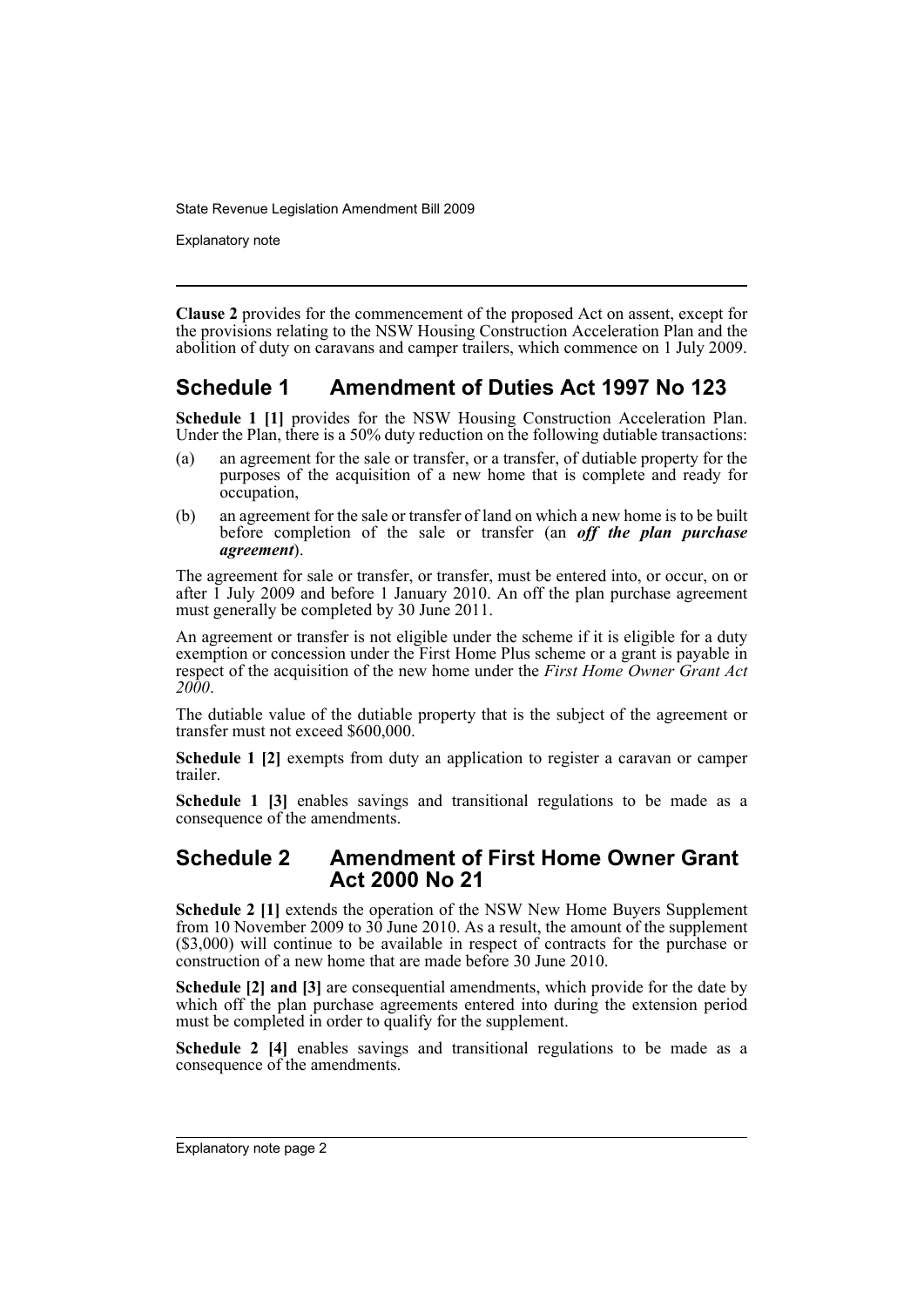First print



New South Wales

# **State Revenue Legislation Amendment Bill 2009**

# **Contents**

|                                                               | Page |
|---------------------------------------------------------------|------|
| Name of Act                                                   |      |
| 2 Commencement                                                |      |
| Schedule 1 Amendment of Duties Act 1997 No 123                |      |
| Schedule 2 Amendment of First Home Owner Grant Act 2000 No 21 | 8.   |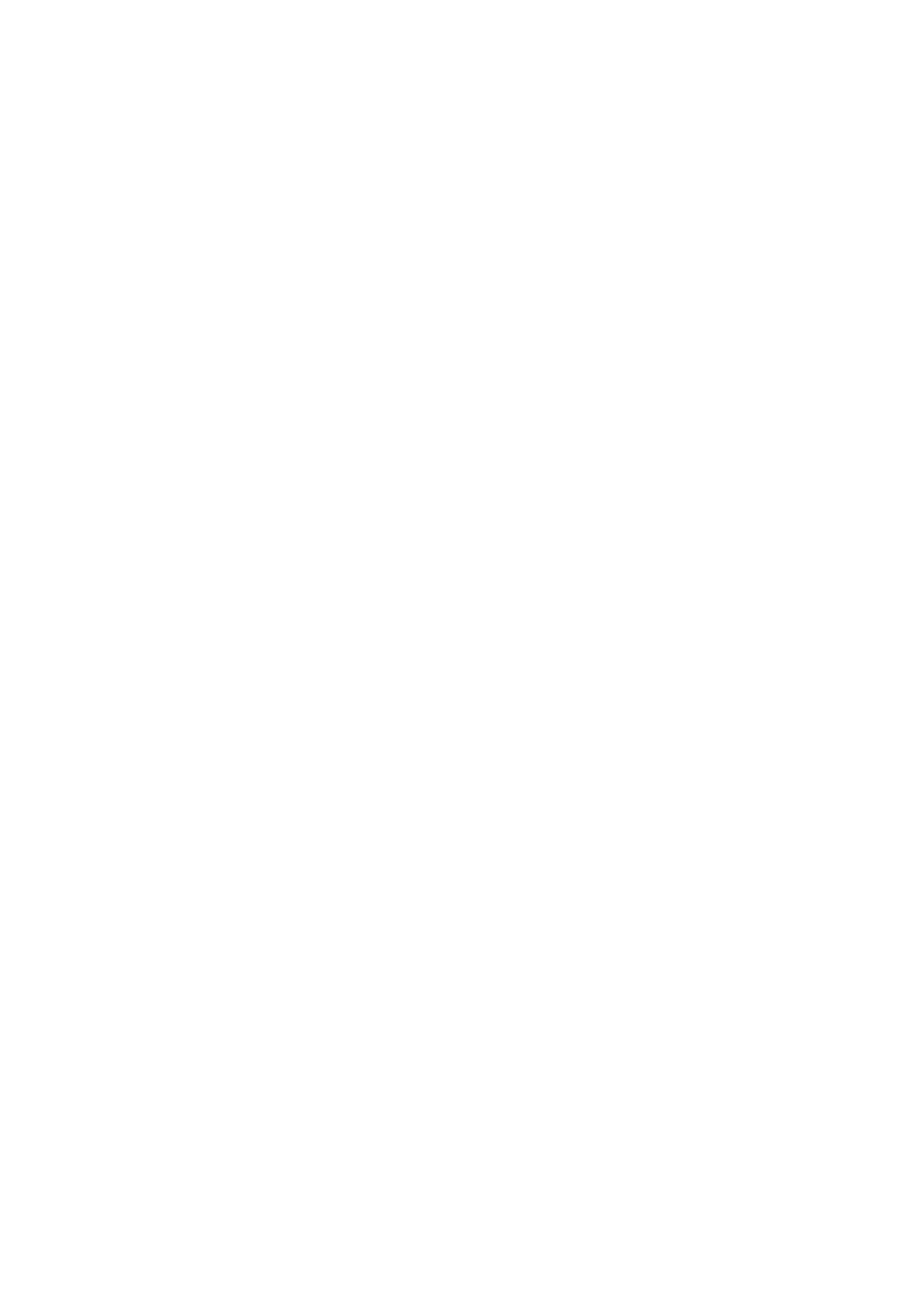

New South Wales

# **State Revenue Legislation Amendment Bill 2009**

No , 2009

### **A Bill for**

An Act to amend certain State revenue legislation in connection with the Budget for the year 2009–2010.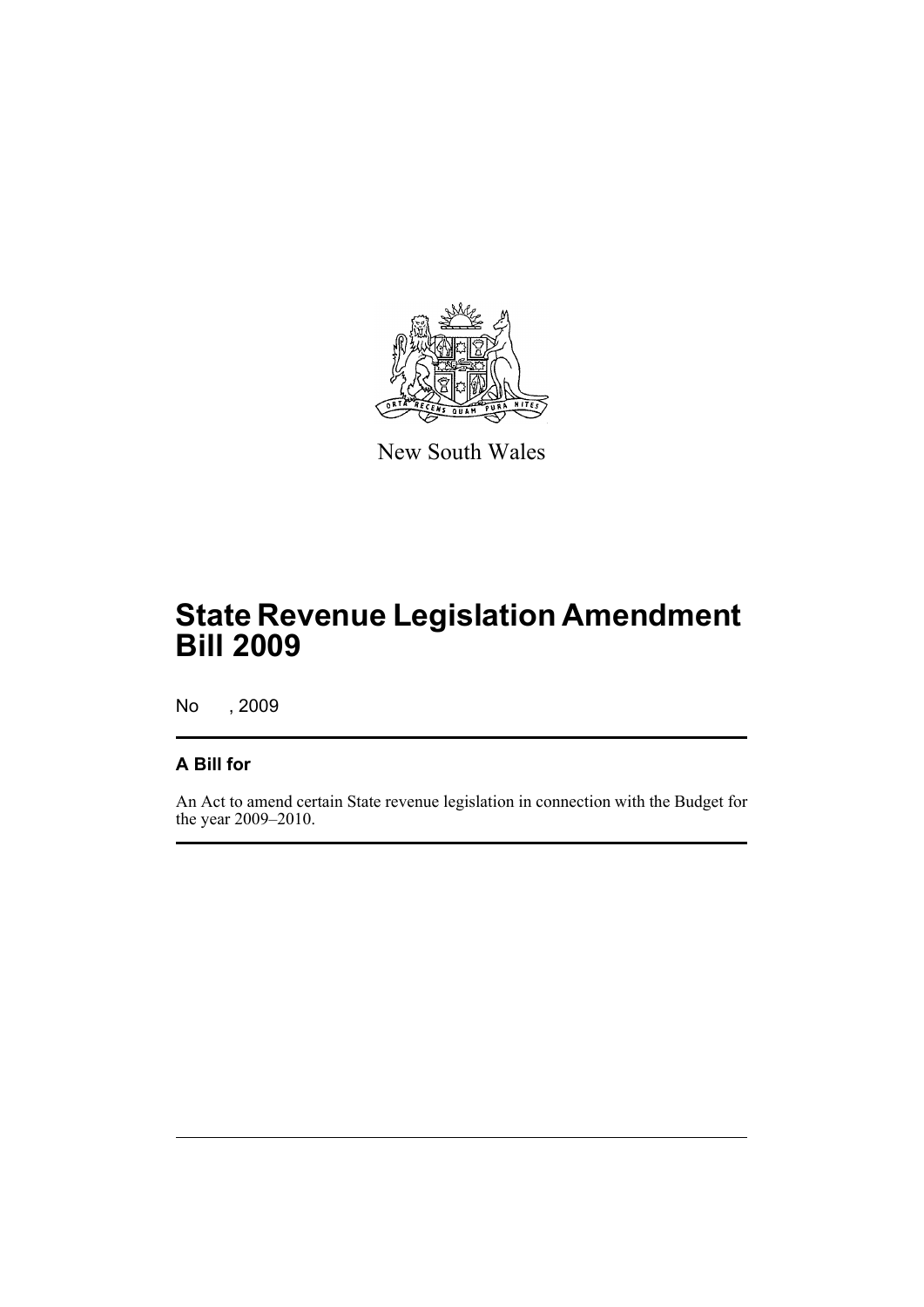<span id="page-5-1"></span><span id="page-5-0"></span>

|              | The Legislature of New South Wales enacts:                                                     | 1             |
|--------------|------------------------------------------------------------------------------------------------|---------------|
|              | Name of Act                                                                                    | $\mathcal{P}$ |
|              | This Act is the <i>State Revenue Legislation Amendment Act 2009</i> .                          | 3             |
| Commencement |                                                                                                |               |
| (1)          | This Act commences on the date of assent to this Act, except as<br>provided by subsection (2). | 5<br>6        |
| (2)          | Schedule 1 commences, or is taken to have commenced, on 1 July 2009.                           | 7             |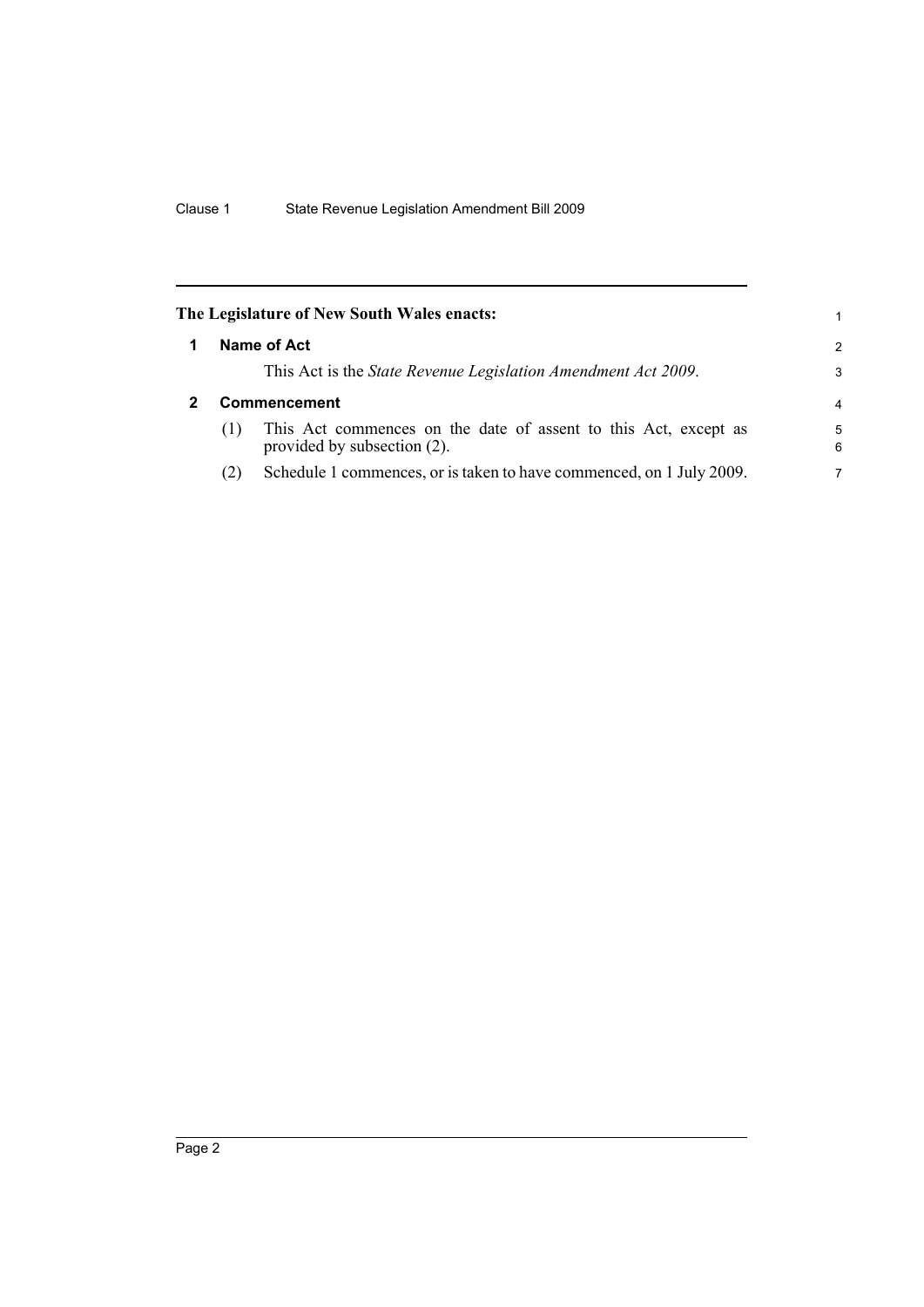Amendment of Duties Act 1997 No 123 Schedule 1

<span id="page-6-0"></span>

|     | <b>Schedule 1</b>        |                    |     | <b>Amendment of Duties Act 1997 No 123</b>                                                                                                                                                                                                                                                                                | 1                                    |
|-----|--------------------------|--------------------|-----|---------------------------------------------------------------------------------------------------------------------------------------------------------------------------------------------------------------------------------------------------------------------------------------------------------------------------|--------------------------------------|
| [1] |                          |                    |     | Chapter 2, Part 8, Division 1A                                                                                                                                                                                                                                                                                            | $\overline{2}$                       |
|     | Insert after Division 1: |                    |     |                                                                                                                                                                                                                                                                                                                           | 3                                    |
|     |                          | <b>Division 1A</b> |     | <b>NSW Housing Construction Acceleration</b><br>Plan (Budget 2009-10)                                                                                                                                                                                                                                                     | 4<br>5                               |
|     | 87A                      |                    |     | Nature of the scheme                                                                                                                                                                                                                                                                                                      | 6                                    |
|     |                          |                    |     | The scheme established by this Division is intended to provide a<br>reduction in duty in respect of the purchase or construction of<br>new homes by persons who are not eligible for an exemption or<br>reduction under the First Home Plus scheme in Division 1 or a<br>grant under the First Home Owner Grant Act 2000. | $\overline{7}$<br>8<br>9<br>10<br>11 |
|     | 87B                      |                    |     | <b>Relevant dates for eligibility</b>                                                                                                                                                                                                                                                                                     | 12                                   |
|     |                          | (1)                |     | The following agreements or transfers are eligible for<br>consideration under the scheme:                                                                                                                                                                                                                                 | 13<br>14                             |
|     |                          |                    | (a) | agreements for sale or transfer of dutiable property entered<br>into on or after 1 July 2009 and before 1 January 2010,                                                                                                                                                                                                   | 15<br>16                             |
|     |                          |                    | (b) | transfers of dutiable property that occur on or after 1 July<br>2009 and before 1 January 2010 (other than transfers made<br>in conformity with an agreement for sale or transfer<br>entered into before 1 July $2009$ ).                                                                                                 | 17<br>18<br>19<br>20                 |
|     |                          | (2)                |     | An agreement for the sale or transfer of dutiable property is not<br>eligible if:                                                                                                                                                                                                                                         | 21<br>22                             |
|     |                          |                    | (a) | it replaces an agreement made before 1 July 2009, and                                                                                                                                                                                                                                                                     | 23                                   |
|     |                          |                    | (b) | the replaced agreement was an agreement for the sale or<br>transfer of substantially the same dutiable property.                                                                                                                                                                                                          | 24<br>25                             |
|     | 87C                      |                    |     | Agreements or transfers must be for acquisition of new home                                                                                                                                                                                                                                                               | 26                                   |
|     |                          | (1)                |     | An agreement for the sale or transfer of dutiable property is<br>eligible under the scheme if:                                                                                                                                                                                                                            | 27<br>28                             |
|     |                          |                    | (a) | it is an agreement for the acquisition of a new home that is<br>complete and ready for occupation, or                                                                                                                                                                                                                     | 29<br>30                             |
|     |                          |                    | (b) | it is an agreement for the sale or transfer of land on which<br>a new home is to be built before completion of the sale or<br>transfer (an <i>off the plan purchase agreement</i> ).                                                                                                                                      | 31<br>32<br>33                       |
|     |                          | (2)                |     | A transfer is eligible under the scheme if the transfer is for the<br>acquisition of a new home that is complete and ready for<br>occupation.                                                                                                                                                                             | 34<br>35<br>36                       |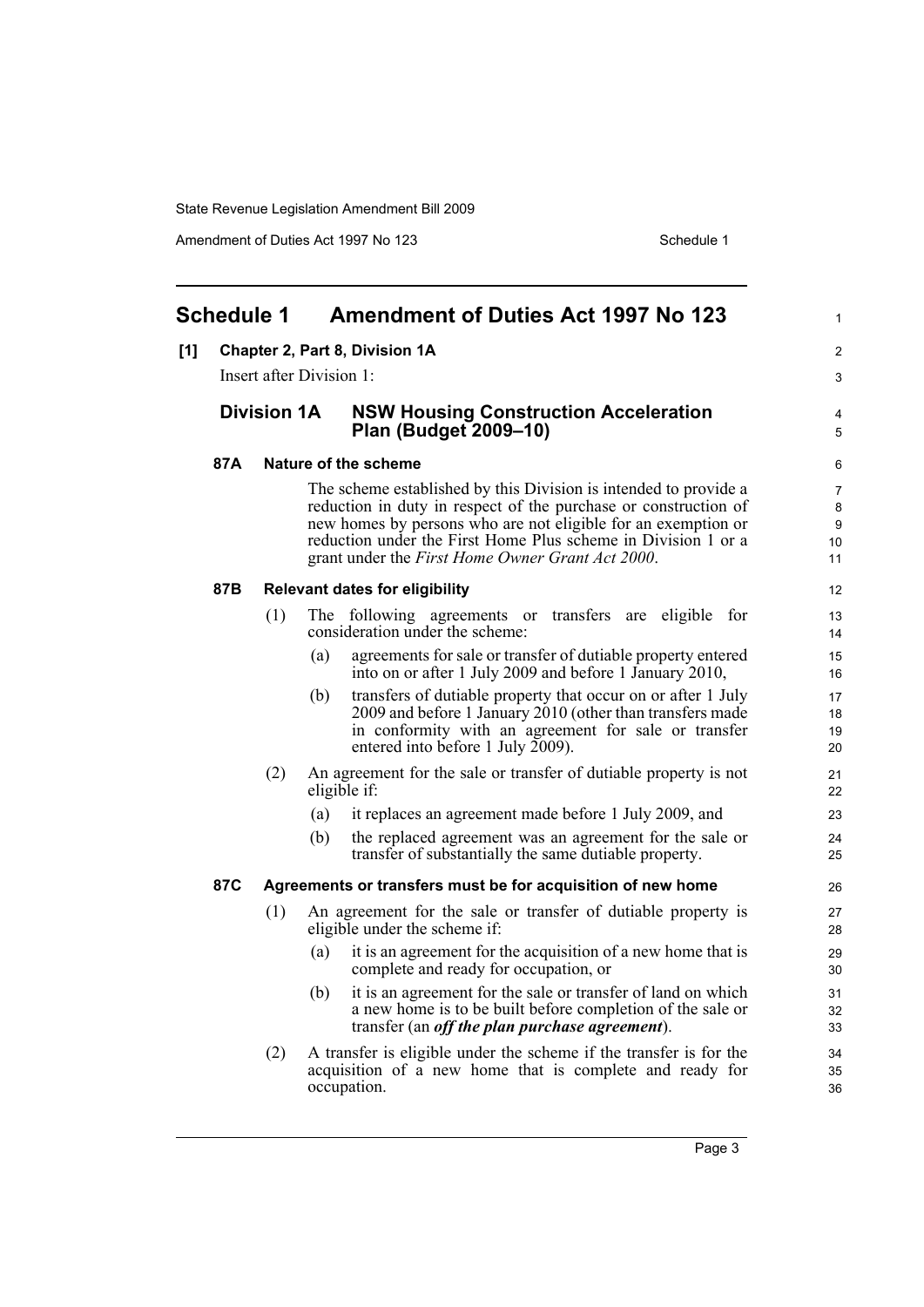| (3) | For the purposes of this Division, a <b>new home</b> is a home that has |
|-----|-------------------------------------------------------------------------|
|     | not been previously occupied or sold as a place of residence, and       |
|     | includes a substantially renovated home.                                |

- (4) An off the plan purchase agreement is eligible only if the agreement states that the sale or transfer must be completed before 30 June 2011 or, in any other case, the agreement is completed before 30 June 2011 or by such later date as the Chief Commissioner may allow for delay caused by circumstances beyond the control of the parties.
- (5) In any case, the agreement or transfer must be for the whole of the land or, if the land is a parcel of land on which 2 or more homes are built, or are being built, for that part of the land that is an exclusive occupancy.
- (6) For the purposes of this section, land is an *exclusive occupancy* only if the Chief Commissioner is satisfied that the person acquiring the land will be entitled to occupy a home that is built, or being built, on the land as a place of residence to the exclusion of other persons who occupy or are to occupy the other home or homes built or being built on the parcel of land.
- (7) The Chief Commissioner may approve an application in relation to an off the plan purchase agreement in anticipation of compliance with the eligibility requirements of this section.

#### **87D Restrictions on eligibility**

- (1) An agreement or transfer is not eligible if:
	- (a) the agreement or transfer is eligible under the First Home Plus scheme in Division 1, or
	- (b) the transferee, or any of the transferees, is eligible for or has been paid a grant under the *First Home Owner Grant Act 2000* in respect of the purchase or construction of the new home on the land.
- (2) An agreement or transfer is not eligible if the new home, or the land on which the new home is located or to be built, is intended to be used, or made available for use, for any purpose that is not ancillary to the use and occupation of the land for residential purposes (such as a commercial, industrial or professional purpose).
- (3) However, an agreement for the purchase, or a transfer, of a farming property on which there is a new home or on which a new home is to be constructed is not excluded.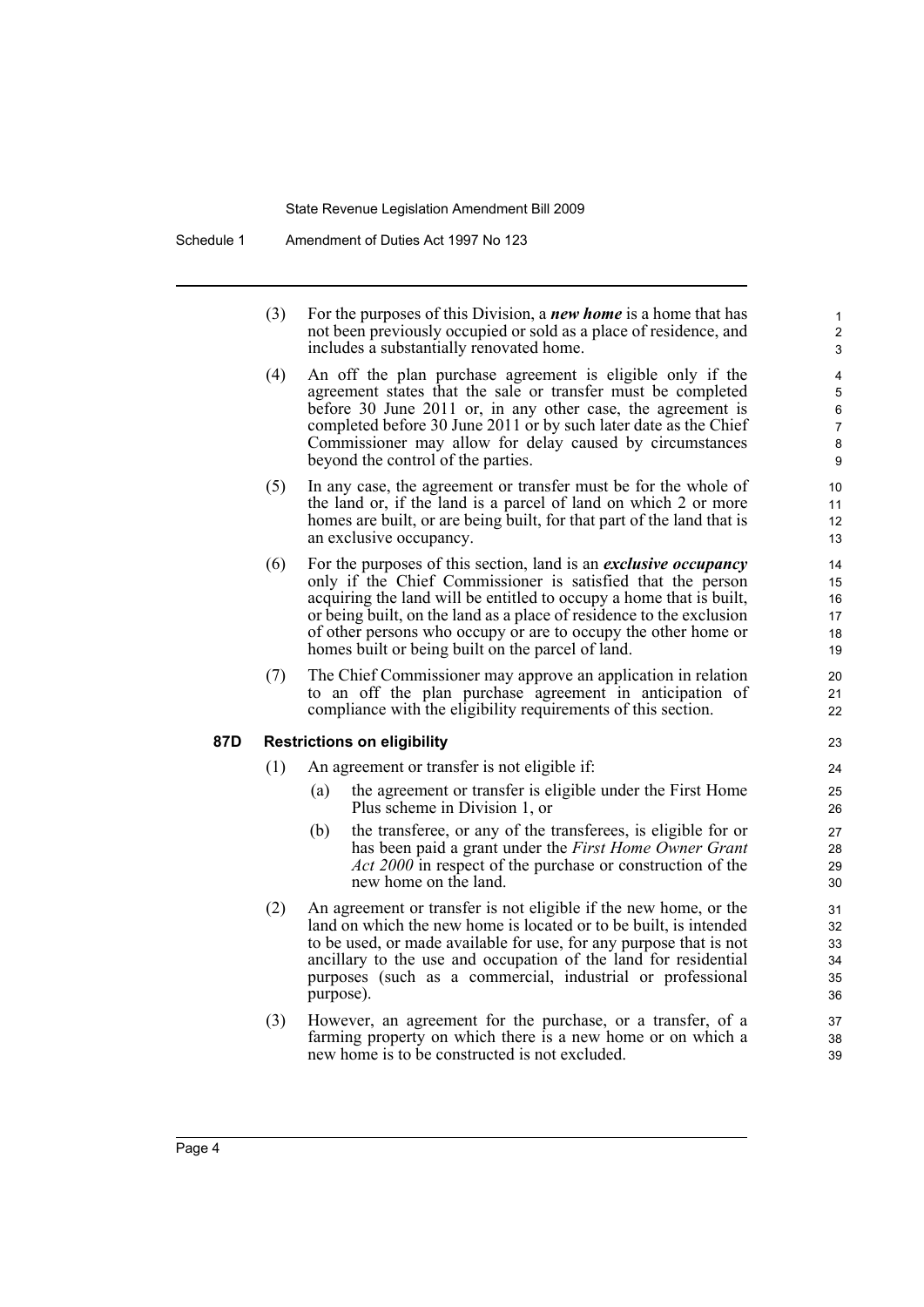Amendment of Duties Act 1997 No 123 Schedule 1

| 87E |         | Cap on dutiable value of transaction                                                                                                                                                                                                                                                                                                                                                                           | $\mathbf{1}$                           |
|-----|---------|----------------------------------------------------------------------------------------------------------------------------------------------------------------------------------------------------------------------------------------------------------------------------------------------------------------------------------------------------------------------------------------------------------------|----------------------------------------|
|     |         | The dutiable value of the dutiable property that is the subject of<br>the agreement or transfer must not exceed \$600,000.                                                                                                                                                                                                                                                                                     | 2<br>3                                 |
| 87F |         | Duty payable if application approved                                                                                                                                                                                                                                                                                                                                                                           | 4                                      |
|     | (1)     | If an application concerning an eligible agreement or transfer is<br>approved, the amount of ad valorem duty chargeable on the<br>agreement or transfer is to be reduced by 50%.                                                                                                                                                                                                                               | $\mathbf 5$<br>6<br>$\overline{7}$     |
|     | (2)     | If an eligible agreement or transfer is aggregated with other<br>dutiable transactions, and treated as a single dutiable transaction<br>under section 25, the 50% reduction is to be applied only to the<br>ad valorem duty that would be chargeable (in the absence of<br>aggregation) on the approved agreement or transfer.                                                                                 | 8<br>9<br>10<br>11<br>12               |
| 87G |         | <b>Making of applications</b>                                                                                                                                                                                                                                                                                                                                                                                  | 13                                     |
|     | (1)     | An application under this Division is to be made to the Chief<br>Commissioner in an approved form.                                                                                                                                                                                                                                                                                                             | 14<br>15                               |
|     | (2)     | The Chief Commissioner may at any time (whether before or<br>after the approval of an application) require the applicant or<br>applicants to provide such further information as the Chief<br>Commissioner may consider necessary for the proper<br>administration of the scheme.                                                                                                                              | 16<br>17<br>18<br>19<br>20             |
| 87H | applied | Reassessment of duty payable where duty concession wrongly                                                                                                                                                                                                                                                                                                                                                     | 21<br>22                               |
|     | (1)     | The Chief Commissioner may reassess the duty chargeable in<br>respect of an agreement or transfer that is initially approved<br>under the scheme if the Chief Commissioner forms the opinion<br>that the agreement or transfer is not eligible under the scheme,<br>including in a case where approval was given in anticipation of<br>compliance with any eligibility requirements that have not been<br>met. | 23<br>24<br>25<br>26<br>27<br>28<br>29 |
|     | (2)     | The Chief Commissioner may issue a notice of assessment, based<br>on the reassessment, for the duty chargeable in respect of the<br>agreement or transfer.                                                                                                                                                                                                                                                     | 30<br>31<br>32                         |
| 871 |         | Charge on land for duty liability of applicant                                                                                                                                                                                                                                                                                                                                                                 | 33                                     |
|     | (1)     | Any duty liability that an applicant has under the scheme in<br>respect of an agreement or transfer is a charge on the applicant's<br>interest in the land that is the subject of the agreement or transfer.                                                                                                                                                                                                   | 34<br>35<br>36                         |
|     |         |                                                                                                                                                                                                                                                                                                                                                                                                                |                                        |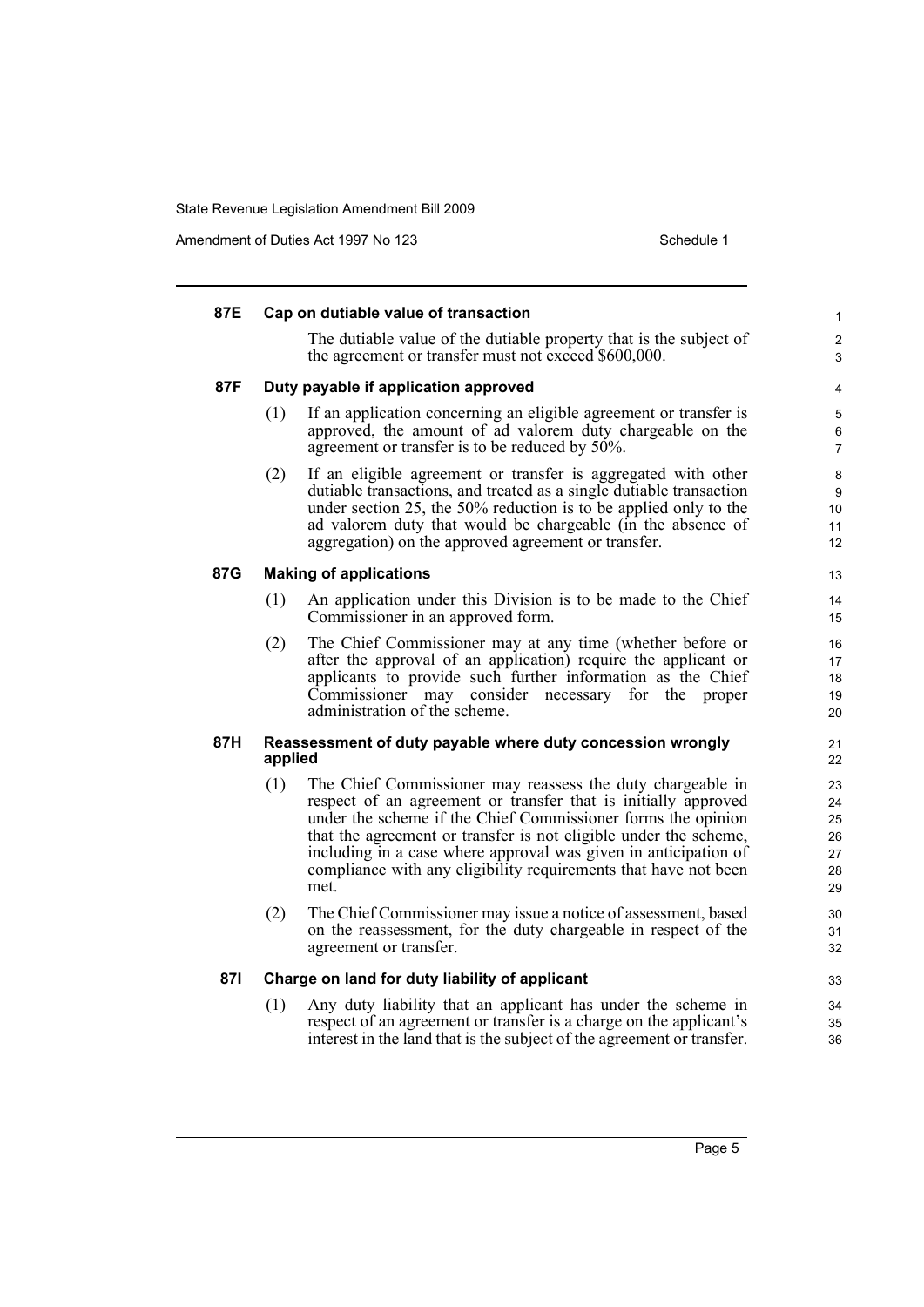Schedule 1 Amendment of Duties Act 1997 No 123

|               |                                                                     | (2)                 | An applicant has a duty liability under the scheme in respect of<br>an agreement or transfer if the applicant is required to pay an<br>amount of duty to the Chief Commissioner, in respect of an<br>agreement or transfer that is initially approved under the scheme,<br>under a notice of assessment referred to in section 87H. | 1<br>$\overline{c}$<br>3<br>$\overline{\mathbf{4}}$<br>5 |  |
|---------------|---------------------------------------------------------------------|---------------------|-------------------------------------------------------------------------------------------------------------------------------------------------------------------------------------------------------------------------------------------------------------------------------------------------------------------------------------|----------------------------------------------------------|--|
|               |                                                                     | (3)                 | The charge created by this section gives the Chief Commissioner<br>an interest in the land and, accordingly, the Chief Commissioner<br>may lodge a caveat in respect of the land under the Real Property<br><i>Act 1900</i> to protect that interest.                                                                               | 6<br>$\overline{7}$<br>8<br>9                            |  |
|               |                                                                     | (4)                 | The caveat must be withdrawn when the amount of the duty<br>liability has been paid.                                                                                                                                                                                                                                                | 10<br>11                                                 |  |
|               |                                                                     | (5)                 | The amount of the duty liability is the amount of duty that the<br>applicant is required to pay to the Chief Commissioner in respect<br>of the relevant agreement or transfer, together with any interest<br>or penalty tax payable.                                                                                                | 12<br>13<br>14<br>15                                     |  |
|               |                                                                     | (6)                 | In this section:<br><i>applicant</i> includes a former applicant.                                                                                                                                                                                                                                                                   | 16<br>17                                                 |  |
|               | 87J                                                                 | <b>Definitions</b>  |                                                                                                                                                                                                                                                                                                                                     |                                                          |  |
|               |                                                                     | (1)                 | In this Division:                                                                                                                                                                                                                                                                                                                   | 19                                                       |  |
|               |                                                                     |                     | <b>home</b> means a building (affixed to land) that:                                                                                                                                                                                                                                                                                | 20                                                       |  |
|               |                                                                     |                     | may lawfully be used as a place of residence, and<br>(a)                                                                                                                                                                                                                                                                            | 21                                                       |  |
|               |                                                                     |                     | is, in the Chief Commissioner's opinion, a suitable<br>(b)<br>building for use as a place of residence.                                                                                                                                                                                                                             | 22<br>23                                                 |  |
|               |                                                                     |                     | new home—see section 87C.                                                                                                                                                                                                                                                                                                           | 24                                                       |  |
|               |                                                                     | (2)                 | For the purposes of this Division, a home is a <i>substantially</i><br><i>renovated home</i> if:                                                                                                                                                                                                                                    | 25<br>26                                                 |  |
|               |                                                                     |                     | the home is new residential premises within the meaning<br>(a)<br>of section 40-75 (1) (b) of the A New Tax System (Goods<br>and Services Tax) Act 1999 of the Commonwealth, and                                                                                                                                                    | 27<br>28<br>29                                           |  |
|               |                                                                     |                     | (b)<br>the home, as renovated, has not been previously occupied<br>or sold as a place of residence.                                                                                                                                                                                                                                 | 30<br>31                                                 |  |
| $\mathsf{I2}$ |                                                                     | <b>Section 270B</b> |                                                                                                                                                                                                                                                                                                                                     | 32                                                       |  |
|               | Insert after section 270A:<br>270B<br><b>Exemption for caravans</b> |                     |                                                                                                                                                                                                                                                                                                                                     | 33                                                       |  |
|               |                                                                     |                     |                                                                                                                                                                                                                                                                                                                                     | 34                                                       |  |
|               |                                                                     | (1)                 | Duty under this Chapter is not chargeable on an application to<br>register a motor vehicle if the motor vehicle is a caravan.                                                                                                                                                                                                       | 35<br>36                                                 |  |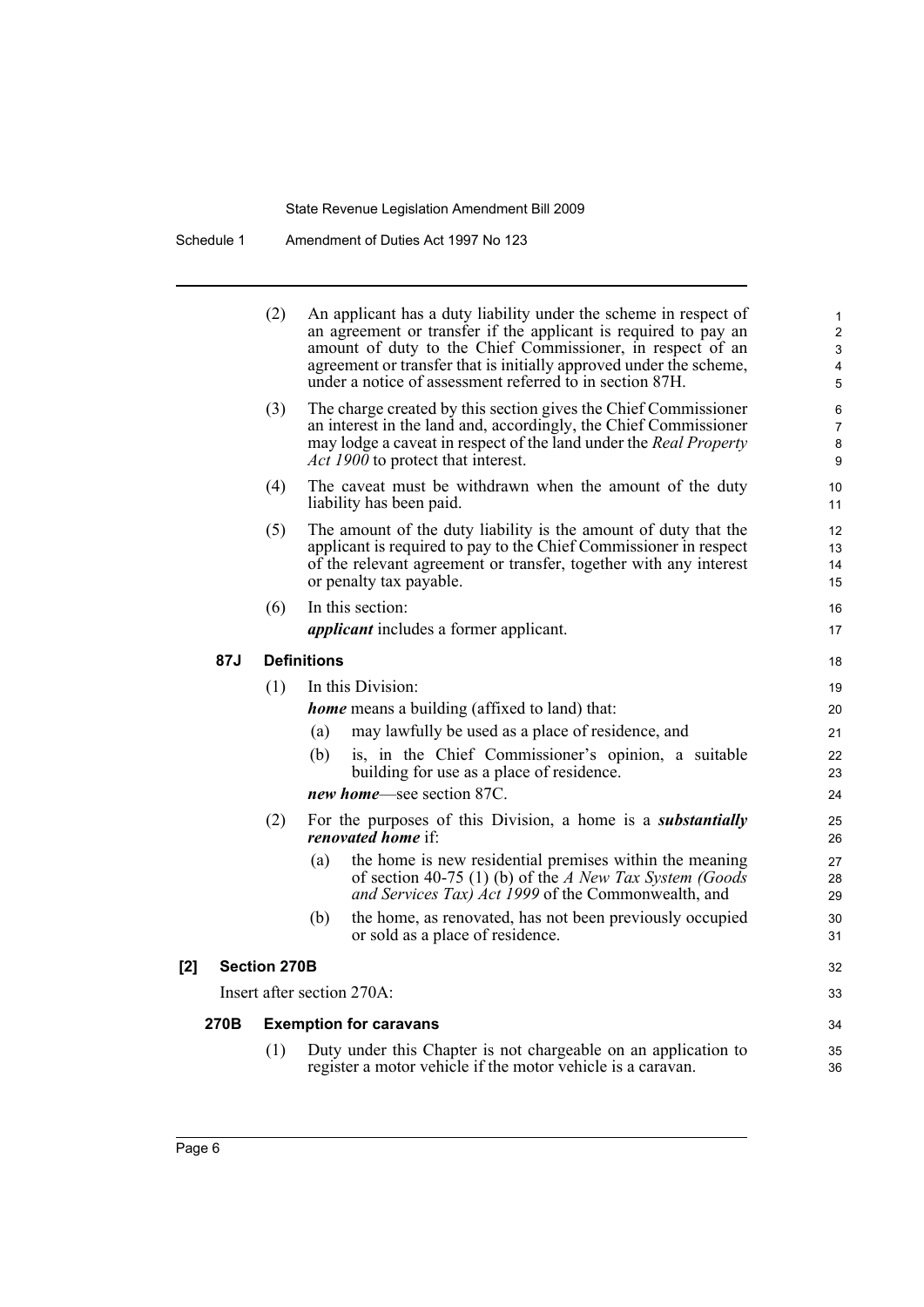Amendment of Duties Act 1997 No 123 Schedule 1

|     | In this section:<br><b><i>caravan</i></b> means a trailer (within the meaning of the Road<br>Transport (Vehicle Registration) Act 1997), including a camper<br>trailer, that is permanently fitted for human habitation in<br>connection with a journey. | $\mathbf 1$<br>2<br>3<br>4<br>5 |
|-----|----------------------------------------------------------------------------------------------------------------------------------------------------------------------------------------------------------------------------------------------------------|---------------------------------|
| [3] | Schedule 1 Savings, transitional and other provisions<br>Insert at the end of clause $1(1)$ :<br>State Revenue Legislation Amendment Act 2009                                                                                                            | 6<br>7<br>8                     |